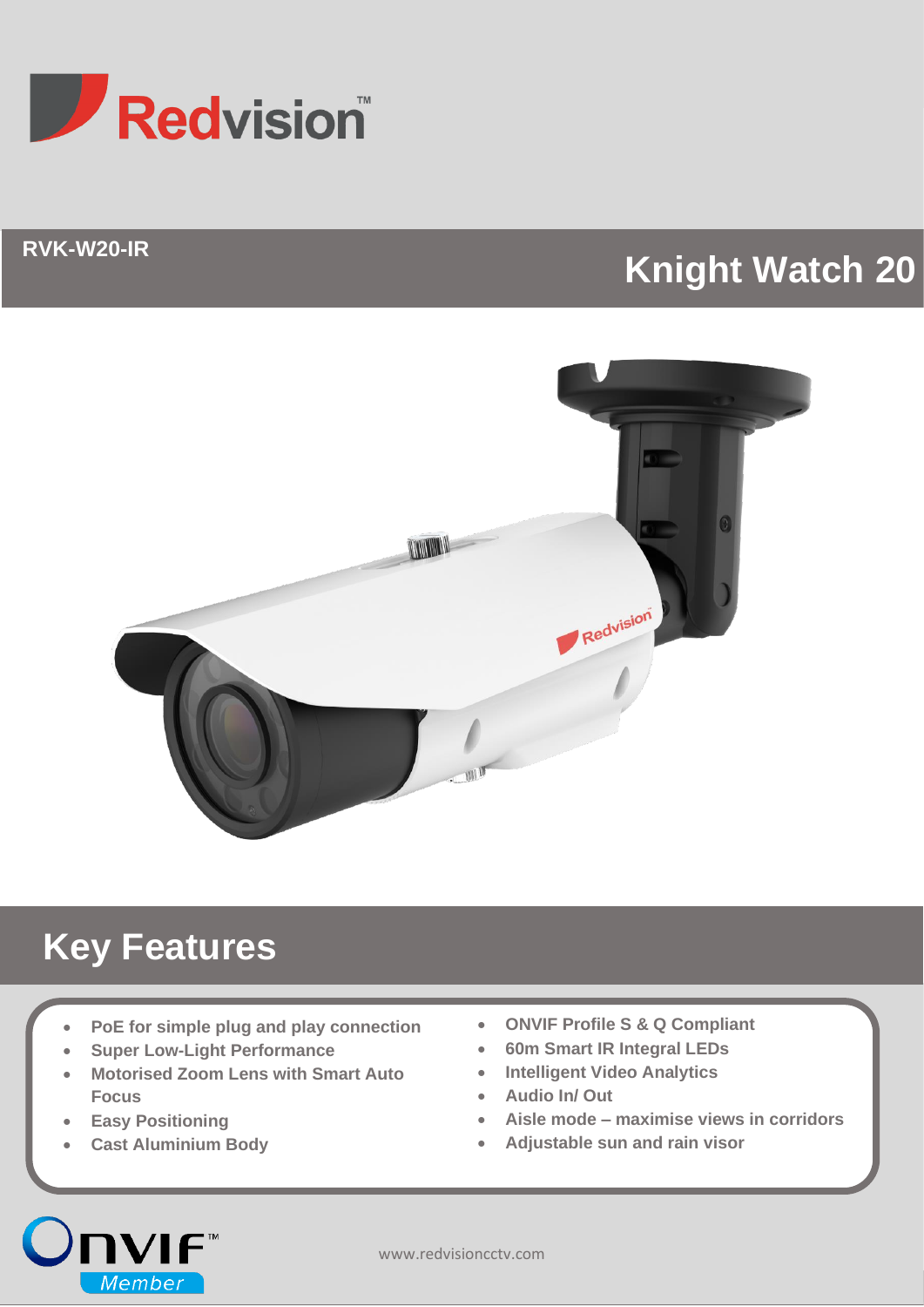

### **KNIGHT WATCH 20™ Bullet Camera**

The Knight Watch 20™ camera utilises leadingedge sensor technology, with a Super low-light CMOS sensor for high-quality images in daytime or night-time settings. PoE power means simple plug and play experience, with low power consumption (10.5W, IR on). A motorised Zoom lens with Auto Focus system ensures crisp, clear images all the time. A tough, stylish housing completes the high-quality offering.

#### **Adaptive IR Illumination**

Integral IR LEDs provide up to 60m of Adaptive IR range, ensuring any night-time activity is captured in full HD with stunning image quality. The Knight Watch 20™ automatically adjusts the IR intensity in proportion to zoom and scene content. The IR LEDs are fully isolated from the camera lens, meaning no glare or haze, only crystal-clear images all night long.

### **Motorised Zoom**

A fully motorised 2.7mm ~ 12mm Smart Auto Focus lens guarantees sharp images in both day and night-time, whilst making installation setup quick and easy.

#### **Aluminium body**

A tough, solid cast aluminium casing means your cameras are well-protected against the elements and local environment, to IP67 standard. Rugged IK10 standard housing with Polycarbonate window means your cameras are secure whilst keeping your premises secure.

#### **SD Card Recording**

Built-in SD Card recording up to 256GB allows network edge-recording, making sure nothing is missed, even in the event of a network data outage. ONVIF Profile G compliance means the camera can work with a compatible VMS platform or NVR, to automatically interrogate and recover recorded footage, as soon as the network connection is restored.

#### **ONVIF Compliant**

ONVIF Profile S and Q compliance offers compatibility with countless VMS platforms and NVRs. A H.265 streaming option means highquality images at lower network bandwidth and hard-disk storage.

#### **Additional Features**

Motion Detection, Intelligent Video Analytics, Smart Encoding and Region of Interest allow users to tailor cameras to suit each individual scene, optimising recording time for only events or information that really matters to you.

#### **Simple Installation**

3D positioning arm allows you to find that perfect spot to view exactly what you need. An adjustable Sunshield means unwanted glare is kept out in almost any installation positions.

#### **Brackets and Accessories**